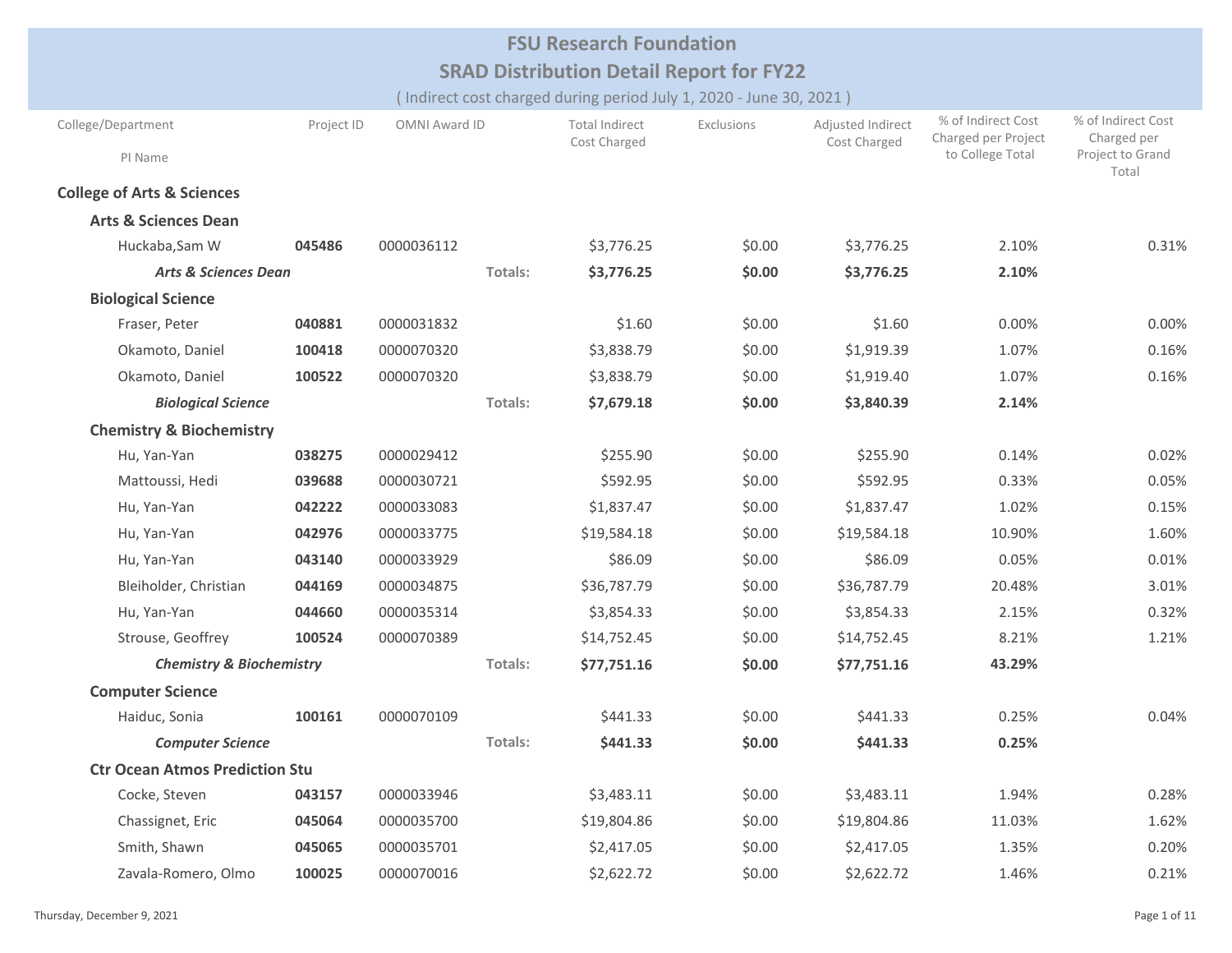| College/Department                      | Project ID | OMNI Award ID |         | <b>Total Indirect</b><br>Cost Charged | Exclusions | Adjusted Indirect<br>Cost Charged | % of Indirect Cost<br>Charged per Project<br>to College Total | % of Indirect Cost<br>Charged per<br>Project to Grand |
|-----------------------------------------|------------|---------------|---------|---------------------------------------|------------|-----------------------------------|---------------------------------------------------------------|-------------------------------------------------------|
| PI Name                                 |            |               |         |                                       |            |                                   |                                                               | Total                                                 |
| Smith, Shawn                            | 100433     | 0000070330    |         | \$3,170.01                            | \$0.00     | \$3,170.01                        | 1.76%                                                         | 0.26%                                                 |
| <b>Ctr Ocean Atmos Prediction Stu</b>   |            |               | Totals: | \$31,497.75                           | \$0.00     | \$31,497.75                       | 17.54%                                                        |                                                       |
| <b>EOAS Earth Ocean &amp; Atmos Sci</b> |            |               |         |                                       |            |                                   |                                                               |                                                       |
| Spencer, Robert                         | 042383     | 0000033230    |         | \$575.86                              | \$0.00     | \$575.86                          | 0.32%                                                         | 0.05%                                                 |
| MacDonald, Ian                          | 044048     | 0000034774    |         | \$22,852.28                           | \$0.00     | \$22,852.28                       | 12.72%                                                        | 1.87%                                                 |
| Young, Seth                             | 045083     | 0000035719    |         | \$1,085.69                            | \$0.00     | \$1,085.69                        | 0.60%                                                         | 0.09%                                                 |
| Morton, Peter                           | 100002     | 0000070000    |         | \$21.09                               | \$0.00     | \$21.09                           | 0.01%                                                         | 0.00%                                                 |
| MacDonald, Ian                          | 100495     | 0000070373    |         | \$1,926.36                            | \$0.00     | \$1,926.36                        | 1.07%                                                         | 0.16%                                                 |
| <b>EOAS Earth Ocean &amp; Atmos Sci</b> |            |               | Totals: | \$26,461.27                           | \$0.00     | \$26,461.27                       | 14.73%                                                        |                                                       |
| <b>Mathematics</b>                      |            |               |         |                                       |            |                                   |                                                               |                                                       |
| Kopriva, David                          | 036014     | 0000027242    |         | \$1,000.00                            | \$0.00     | \$1,000.00                        | 0.56%                                                         | 0.08%                                                 |
| Sumners, De Witt                        | 036019     | 0000027247    |         | \$1,000.00                            | \$0.00     | \$1,000.00                        | 0.56%                                                         | 0.08%                                                 |
| Hironaka, Eriko                         | 038054     | 0000029194    |         | \$1,000.00                            | \$0.00     | \$1,000.00                        | 0.56%                                                         | 0.08%                                                 |
| Hurdal, Monica                          | 038057     | 0000029197    |         | \$1,000.00                            | \$0.00     | \$1,000.00                        | 0.56%                                                         | 0.08%                                                 |
| Petersen, Kathleen                      | 038069     | 0000029209    |         | \$1,000.00                            | \$0.00     | \$1,000.00                        | 0.56%                                                         | 0.08%                                                 |
| Moore, Nick                             | 040012     | 0000031024    |         | \$195.41                              | \$0.00     | \$195.41                          | 0.11%                                                         | 0.02%                                                 |
| Aluffi, Paolo                           | 042962     | 0000033761    |         | \$400.00                              | \$0.00     | \$400.00                          | 0.22%                                                         | 0.03%                                                 |
| Fenley, Sergio                          | 043416     | 0000034194    |         | \$400.00                              | \$0.00     | \$400.00                          | 0.22%                                                         | 0.03%                                                 |
| Zhu, Lingjiong                          | 043421     | 0000034198    |         | \$1,163.92                            | \$0.00     | \$1,163.92                        | 0.65%                                                         | 0.10%                                                 |
| Tam, Christopher                        | 100213     | 0000070152    |         | \$3,558.43                            | \$0.00     | \$3,558.43                        | 1.98%                                                         | 0.29%                                                 |
| <b>Mathematics</b>                      |            |               | Totals: | \$10,717.76                           | \$0.00     | \$10,717.76                       | 5.97%                                                         |                                                       |
| <b>Psychology</b>                       |            |               |         |                                       |            |                                   |                                                               |                                                       |
| Hammock, Elizabeth                      | 040416     | 0000031410    |         | \$233.80                              | \$0.00     | \$233.80                          | 0.13%                                                         | 0.02%                                                 |
| Petscher, Yaacov                        | 040904     | 0000031849    |         | \$9,916.49                            | \$0.00     | \$9,916.49                        | 5.52%                                                         | 0.81%                                                 |
| Petscher, Yaacov                        | 100248     | 0000070183    |         | \$607.72                              | \$0.00     | \$607.72                          | 0.34%                                                         | 0.05%                                                 |
| Dewan, Adam                             | 100457     | 0000035599    |         | \$7,089.62                            | \$0.00     | \$7,089.62                        | 3.95%                                                         | 0.58%                                                 |
| Petscher, Yaacov                        | 100463     | 0000070350    |         | \$17.23                               | \$0.00     | \$17.23                           | 0.01%                                                         | 0.00%                                                 |
| Psychology                              |            |               | Totals: | \$17,864.86                           | \$0.00     | \$17,864.86                       | 9.95%                                                         |                                                       |
| <b>Scientific Computing</b>             |            |               |         |                                       |            |                                   |                                                               |                                                       |
| Quaife, Bryan                           | 040007     | 0000031019    |         | \$1,180.82                            | \$0.00     | \$1,180.82                        | 0.66%                                                         | 0.10%                                                 |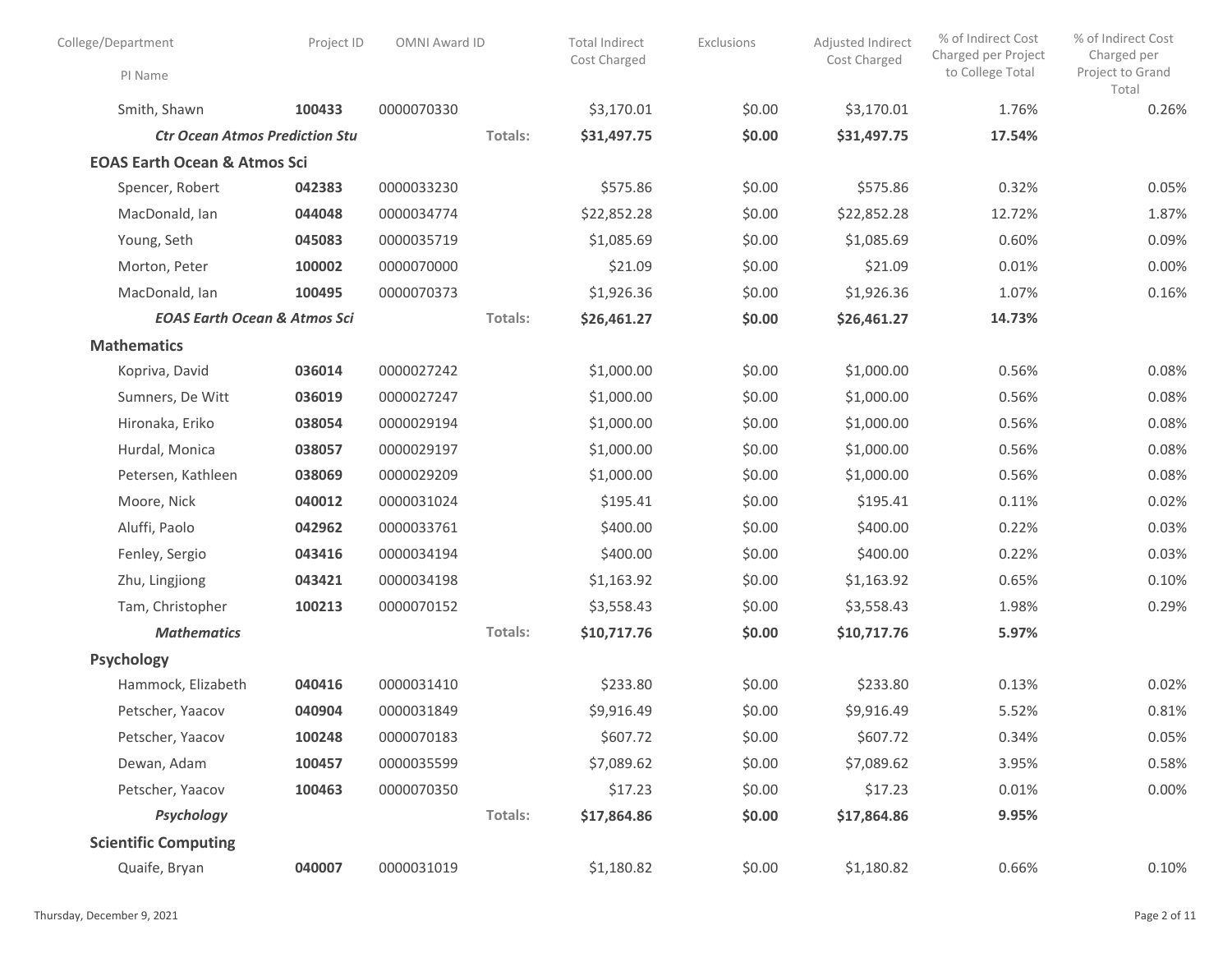| College/Department                        | Project ID | OMNI Award ID |                | <b>Total Indirect</b><br>Cost Charged | Exclusions | Adjusted Indirect<br>Cost Charged | % of Indirect Cost<br>Charged per Project<br>to College Total | % of Indirect Cost<br>Charged per<br>Project to Grand |
|-------------------------------------------|------------|---------------|----------------|---------------------------------------|------------|-----------------------------------|---------------------------------------------------------------|-------------------------------------------------------|
| PI Name                                   |            |               |                |                                       |            |                                   |                                                               | Total                                                 |
| Erlebacher, Gordon                        | 100377     | 0000070285    |                | \$6,087.08                            | \$0.00     | \$3,043.54                        | 1.69%                                                         | 0.25%                                                 |
| Wang, Hui                                 | 100385     | 0000070285    |                | \$6,087.08                            | \$0.00     | \$3,043.54                        | 1.69%                                                         | 0.25%                                                 |
| <b>Scientific Computing</b>               |            |               | Totals:        | \$13,354.98                           | \$0.00     | \$7,267.90                        | 4.05%                                                         |                                                       |
| <b>College of Arts &amp; Sciences</b>     |            |               | <b>Totals:</b> | \$189,544.54                          | \$0.00     | \$179,618.67                      | 100.00%                                                       | 14.69%                                                |
| <b>College of Comm &amp; Information</b>  |            |               |                |                                       |            |                                   |                                                               |                                                       |
| <b>School of Comm Sci &amp; Disorders</b> |            |               |                |                                       |            |                                   |                                                               |                                                       |
| Phillips, Beth                            | 036076     | 0000027304    |                | \$169.76                              | \$0.00     | \$169.76                          | 0.84%                                                         | 0.01%                                                 |
| Petscher, Yaacov                          | 040904     | 0000031849    |                | \$19,832.99                           | \$0.00     | \$19,832.99                       | 98.41%                                                        | 1.62%                                                 |
| Constantino, Christopher                  | 043867     | 0000034602    |                | \$65.18                               | \$0.00     | \$65.18                           | 0.32%                                                         | 0.01%                                                 |
| Petscher, Yaacov                          | 100463     | 0000070350    |                | \$86.14                               | \$0.00     | \$86.14                           | 0.43%                                                         | 0.01%                                                 |
| <b>School of Comm Sci &amp; Disorders</b> |            |               | Totals:        | \$20,154.07                           | \$0.00     | \$20,154.07                       | 100.00%                                                       |                                                       |
| <b>College of Comm &amp; Information</b>  |            |               | Totals:        | \$20,154.07                           | \$0.00     | \$20,154.07                       | 100.00%                                                       | 1.65%                                                 |
| <b>College of Education</b>               |            |               |                |                                       |            |                                   |                                                               |                                                       |
| <b>COE Office of Research</b>             |            |               |                |                                       |            |                                   |                                                               |                                                       |
| Hu, Shouping                              | 039179     | 0000030242    |                | \$21,146.89                           | \$0.00     | \$21,146.89                       | 49.26%                                                        | 1.73%                                                 |
| Du, Wenjie                                | 044308     | 0000034997    |                | \$182.26                              | \$0.00     | \$182.26                          | 0.42%                                                         | 0.01%                                                 |
| Petscher, Yaacov                          | 100463     | 0000070350    |                | \$17.23                               | \$0.00     | \$17.23                           | 0.04%                                                         | 0.00%                                                 |
| <b>COE Office of Research</b>             |            |               | <b>Totals:</b> | \$21,346.37                           | \$0.00     | \$21,346.37                       | 49.73%                                                        |                                                       |
| <b>Edu Leadership &amp; Policy Stds</b>   |            |               |                |                                       |            |                                   |                                                               |                                                       |
| Hu, Shouping                              | 039179     | 0000030242    |                | \$21,146.89                           | \$0.00     | \$21,146.89                       | 49.26%                                                        | 1.73%                                                 |
| <b>Edu Leadership &amp; Policy Stds</b>   |            |               | Totals:        | \$21,146.89                           | \$0.00     | \$21,146.89                       | 49.26%                                                        |                                                       |
| <b>School of Teacher Education</b>        |            |               |                |                                       |            |                                   |                                                               |                                                       |
| Patton-Terry, Nicole                      | 042155     | 0000033024    |                | \$251.99                              | \$0.00     | \$251.99                          | 0.59%                                                         | 0.02%                                                 |
| <b>School of Teacher Education</b>        |            |               | <b>Totals:</b> | \$251.99                              | \$0.00     | \$251.99                          | 0.59%                                                         |                                                       |
| <b>Sport &amp; Recreation Management</b>  |            |               |                |                                       |            |                                   |                                                               |                                                       |
| Du, Wenjie                                | 044308     | 0000034997    |                | \$182.26                              | \$0.00     | \$182.26                          | 0.42%                                                         | 0.01%                                                 |
| <b>Sport &amp; Recreation Management</b>  |            |               | Totals:        | \$182.26                              | \$0.00     | \$182.26                          | 0.42%                                                         |                                                       |
| <b>College of Education</b>               |            |               | Totals:        | \$42,927.51                           | \$0.00     | \$42,927.51                       | 100.00%                                                       | 3.51%                                                 |
| <b>College of Engineering</b>             |            |               |                |                                       |            |                                   |                                                               |                                                       |

**Chemical & Biomed Engineering**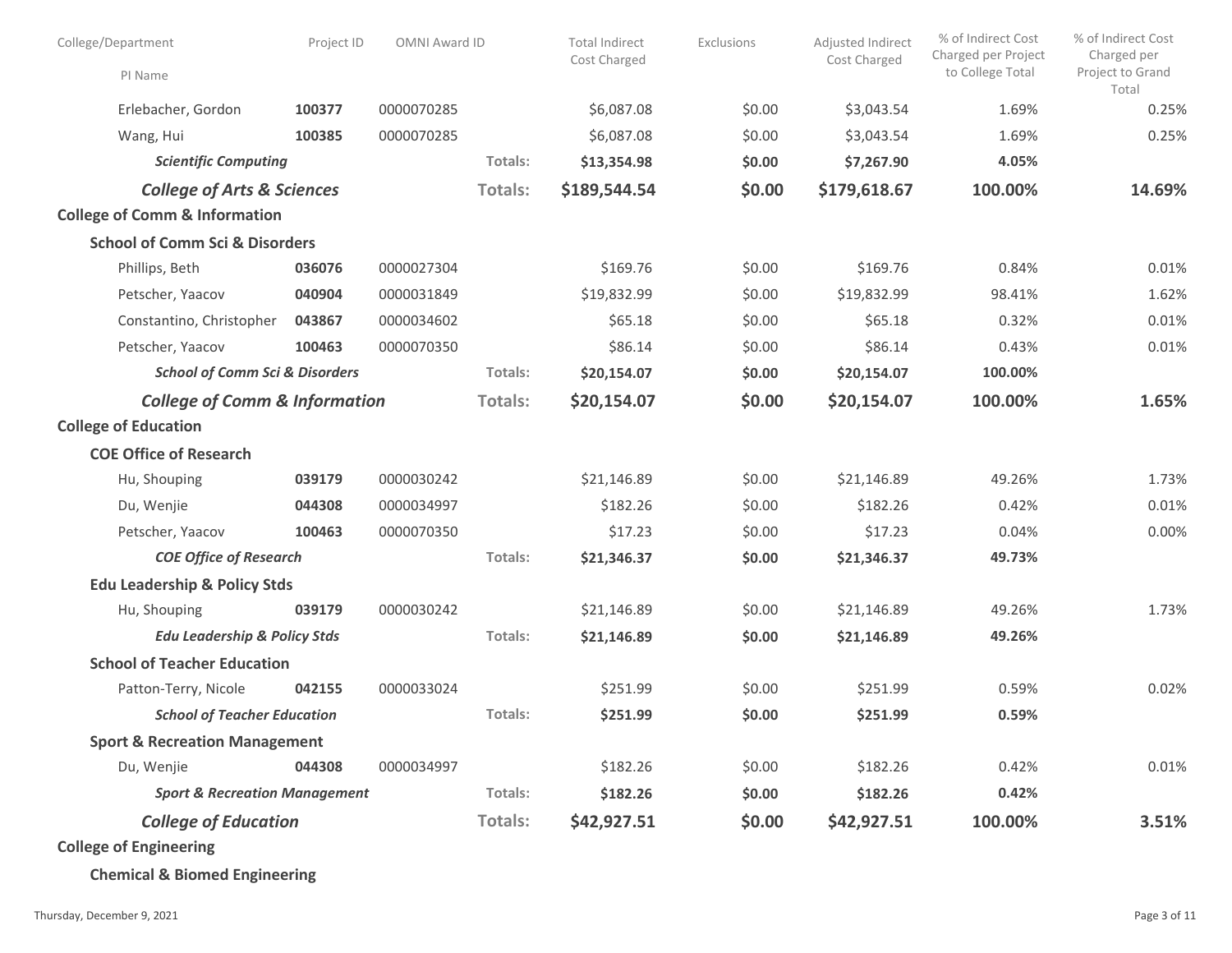| College/Department                        | Project ID | <b>OMNI Award ID</b> |         | <b>Total Indirect</b><br>Cost Charged | Exclusions | Adjusted Indirect<br>Cost Charged | % of Indirect Cost<br>Charged per Project | % of Indirect Cost<br>Charged per |
|-------------------------------------------|------------|----------------------|---------|---------------------------------------|------------|-----------------------------------|-------------------------------------------|-----------------------------------|
| PI Name                                   |            |                      |         |                                       |            |                                   | to College Total                          | Project to Grand<br>Total         |
| Meckes, David                             | 044210     | 0000034911           |         | \$523.32                              | \$0.00     | \$523.32                          | 1.14%                                     | 0.04%                             |
| <b>Chemical &amp; Biomed Engineering</b>  |            |                      | Totals: | \$523.32                              | \$0.00     | \$523.32                          | 1.14%                                     |                                   |
| <b>Civil &amp; Environmental Engineer</b> |            |                      |         |                                       |            |                                   |                                           |                                   |
| Abichou, Tarek                            | 040864     | 0000031818           |         | \$918.40                              | \$0.00     | \$918.40                          | 2.00%                                     | 0.08%                             |
| <b>Civil &amp; Environmental Engineer</b> |            |                      | Totals: | \$918.40                              | \$0.00     | \$918.40                          | 2.00%                                     |                                   |
| <b>Ctr for Intel Sys; Ctrl; Rbts</b>      |            |                      |         |                                       |            |                                   |                                           |                                   |
| Hubicki, Christian                        | 100408     | 0000070311           |         | \$3,990.97                            | \$0.00     | \$3,990.97                        | 8.69%                                     | 0.33%                             |
| Hubicki, Christian                        | 100421     | 0000070322           |         | \$5,532.18                            | \$0.00     | \$5,532.18                        | 12.05%                                    | 0.45%                             |
| Ctr for Intel Sys; Ctrl; Rbts             |            |                      | Totals: | \$9,523.15                            | \$0.00     | \$9,523.15                        | 20.74%                                    |                                   |
| <b>Industrial &amp; Manufacturing Eng</b> |            |                      |         |                                       |            |                                   |                                           |                                   |
| Zhang, Mei                                | 045046     | 0000035682           |         | \$3,650.39                            | \$0.00     | \$3,650.39                        | 7.95%                                     | 0.30%                             |
| Erlebacher, Gordon                        | 100377     | 0000070285           |         | \$2,247.54                            | \$0.00     | \$1,123.77                        | 2.45%                                     | 0.09%                             |
| Wang, Hui                                 | 100385     | 0000070285           |         | \$2,247.54                            | \$0.00     | \$1,123.77                        | 2.45%                                     | 0.09%                             |
| <b>Industrial &amp; Manufacturing Eng</b> |            |                      | Totals: | \$8,145.46                            | \$0.00     | \$5,897.93                        | 12.84%                                    |                                   |
| <b>Mechanical Engineering</b>             |            |                      |         |                                       |            |                                   |                                           |                                   |
| Alvi, Farrukh                             | 042360     | 0000033207           |         | \$484.33                              | \$0.00     | \$484.33                          | 1.05%                                     | 0.04%                             |
| Tarantini, Chiara                         | 042418     | 0000033262           |         | \$5,825.67                            | \$0.00     | \$5,825.67                        | 12.69%                                    | 0.48%                             |
| Lee, Peter                                | 044093     | 0000034806           |         | \$546.53                              | \$0.00     | \$546.53                          | 1.19%                                     | 0.04%                             |
| Kumar, Rajan                              | 045768     | 0000036375           |         | \$6,968.43                            | \$0.00     | \$6,968.43                        | 15.17%                                    | 0.57%                             |
| Hubicki, Christian                        | 100408     | 0000070311           |         | \$6,385.54                            | \$0.00     | \$6,385.54                        | 13.90%                                    | 0.52%                             |
| Hubicki, Christian                        | 100421     | 0000070322           |         | \$8,851.49                            | \$0.00     | \$8,851.49                        | 19.27%                                    | 0.72%                             |
| <b>Mechanical Engineering</b>             |            |                      | Totals: | \$29,061.99                           | \$0.00     | \$29,061.99                       | 63.28%                                    |                                   |
| <b>College of Engineering</b>             |            |                      | Totals: | \$48,172.31                           | \$0.00     | \$45,924.77                       | 100.00%                                   | 3.76%                             |
| <b>College of Health &amp; Human Sci</b>  |            |                      |         |                                       |            |                                   |                                           |                                   |
| <b>Better Health &amp; Life Ctr</b>       |            |                      |         |                                       |            |                                   |                                           |                                   |
| Ralston, Penny                            | 100586     | 0000070426           |         | \$65.26                               | \$0.00     | \$65.26                           | 0.10%                                     | 0.01%                             |
| <b>Better Health &amp; Life Ctr</b>       |            |                      | Totals: | \$65.26                               | \$0.00     | \$65.26                           | 0.10%                                     |                                   |
| Dean College Health & Hum Sci             |            |                      |         |                                       |            |                                   |                                           |                                   |
| Fincham, Francis                          | 041623     | 0000032521           |         | \$3,761.76                            | \$0.00     | \$3,761.76                        | 5.79%                                     | 0.31%                             |
| Dean College Health & Hum Sci             |            |                      | Totals: | \$3,761.76                            | \$0.00     | \$3,761.76                        | 5.79%                                     |                                   |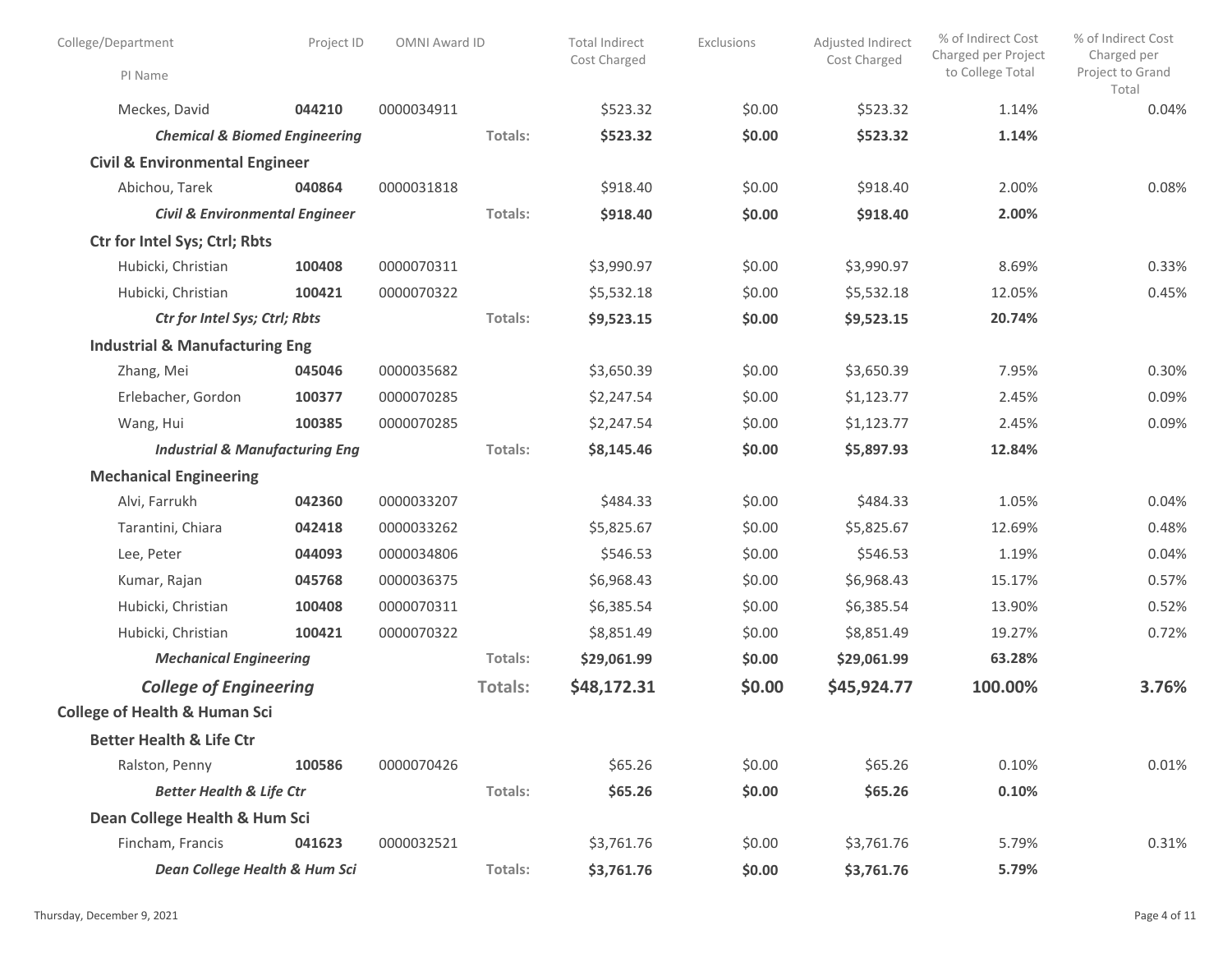| College/Department<br>PI Name             | Project ID | OMNI Award ID |         | <b>Total Indirect</b><br>Cost Charged | Exclusions | Adjusted Indirect<br>Cost Charged | % of Indirect Cost<br>Charged per Project<br>to College Total | % of Indirect Cost<br>Charged per<br>Project to Grand |
|-------------------------------------------|------------|---------------|---------|---------------------------------------|------------|-----------------------------------|---------------------------------------------------------------|-------------------------------------------------------|
| <b>Hum Sci Family Institute</b>           |            |               |         |                                       |            |                                   |                                                               | Total                                                 |
| Fincham, Francis                          | 041623     | 0000032521    |         | \$9,404.40                            | \$0.00     | \$9,404.40                        | 14.48%                                                        | 0.77%                                                 |
| <b>Hum Sci Family Institute</b>           |            |               | Totals: | \$9,404.40                            | \$0.00     | \$9,404.40                        | 14.48%                                                        |                                                       |
| <b>Human Development &amp; Family Sci</b> |            |               |         |                                       |            |                                   |                                                               |                                                       |
| Fincham, Francis                          | 041623     | 0000032521    |         | \$5,642.64                            | \$0.00     | \$5,642.64                        | 8.69%                                                         | 0.46%                                                 |
| Ralston, Penny                            | 100586     | 0000070426    |         | \$39.15                               | \$0.00     | \$39.15                           | 0.06%                                                         | 0.00%                                                 |
| <b>Human Development &amp; Family Sci</b> |            |               | Totals: | \$5,681.79                            | \$0.00     | \$5,681.79                        | 8.75%                                                         |                                                       |
| <b>Nutrition &amp; Integrative Phys</b>   |            |               |         |                                       |            |                                   |                                                               |                                                       |
| Ray, Chester                              | 013115     | 0000005404    |         | \$1,672.86                            | \$0.00     | \$1,672.86                        | 2.57%                                                         | 0.14%                                                 |
| Ormsbee, Michael                          | 041632     | 0000032530    |         | \$219.90                              | \$0.00     | \$219.90                          | 0.34%                                                         | 0.02%                                                 |
| Ormsbee, Michael                          | 042351     | 0000033202    |         | \$14,705.03                           | \$0.00     | \$14,705.03                       | 22.63%                                                        | 1.20%                                                 |
| Parvatiyar, Michelle                      | 043189     | 0000033976    |         | \$3,570.95                            | \$0.00     | \$3,570.95                        | 5.50%                                                         | 0.29%                                                 |
| Ormsbee, Michael                          | 043195     | 0000033982    |         | \$508.45                              | \$0.00     | \$508.45                          | 0.78%                                                         | 0.04%                                                 |
| Koutakis, Panagiotis                      | 043265     | 0000034047    |         | \$126.81                              | \$0.00     | \$126.81                          | 0.20%                                                         | 0.01%                                                 |
| Ormsbee, Michael                          | 043435     | 0000034210    |         | \$81.30                               | \$0.00     | \$81.30                           | 0.13%                                                         | 0.01%                                                 |
| Akhavan, Neda                             | 043669     | 0000034417    |         | \$6,277.21                            | \$0.00     | \$6,277.21                        | 9.66%                                                         | 0.51%                                                 |
| Ormsbee, Michael                          | 043978     | 0000034707    |         | \$394.26                              | \$0.00     | \$394.26                          | 0.61%                                                         | 0.03%                                                 |
| Ormsbee, Michael                          | 100308     | 0000070229    |         | \$12,529.55                           | \$0.00     | \$12,529.55                       | 19.29%                                                        | 1.02%                                                 |
| Berryman, Claire                          | 100315     | 0000070234    |         | \$3,270.12                            | \$0.00     | \$3,270.12                        | 5.03%                                                         | 0.27%                                                 |
| Singh, Prashant                           | 100323     | 0000070240    |         | \$2,699.98                            | \$0.00     | \$2,699.98                        | 4.16%                                                         | 0.22%                                                 |
| <b>Nutrition &amp; Integrative Phys</b>   |            |               | Totals: | \$46,056.42                           | \$0.00     | \$46,056.42                       | 70.89%                                                        |                                                       |
| <b>College of Health &amp; Human Sci</b>  |            |               | Totals: | \$64,969.63                           | \$0.00     | \$64,969.63                       | 100.00%                                                       | 5.31%                                                 |
| <b>College of Medicine</b>                |            |               |         |                                       |            |                                   |                                                               |                                                       |
| <b>Autism Institute</b>                   |            |               |         |                                       |            |                                   |                                                               |                                                       |
| North, Cara                               | 044771     | 0000035422    |         | \$5,174.72                            | \$0.00     | \$5,174.72                        | 8.44%                                                         | 0.42%                                                 |
| North, Cara                               | 100031     | 0000070022    |         | \$11,004.08                           | \$0.00     | \$11,004.08                       | 17.96%                                                        | 0.90%                                                 |
| <b>Autism Institute</b>                   |            |               | Totals: | \$16,178.80                           | \$0.00     | \$16,178.80                       | 26.40%                                                        |                                                       |
| <b>Medical Humanities &amp; Soc Sci</b>   |            |               |         |                                       |            |                                   |                                                               |                                                       |
| Glueckauf, Robert                         | 044340     | 0000035026    |         | \$35.31                               | \$0.00     | \$35.31                           | 0.06%                                                         | 0.00%                                                 |
| Stephens, Derrick                         | 100097     | 0000070059    |         | \$1,500.41                            | \$0.00     | \$1,500.41                        | 2.45%                                                         | 0.12%                                                 |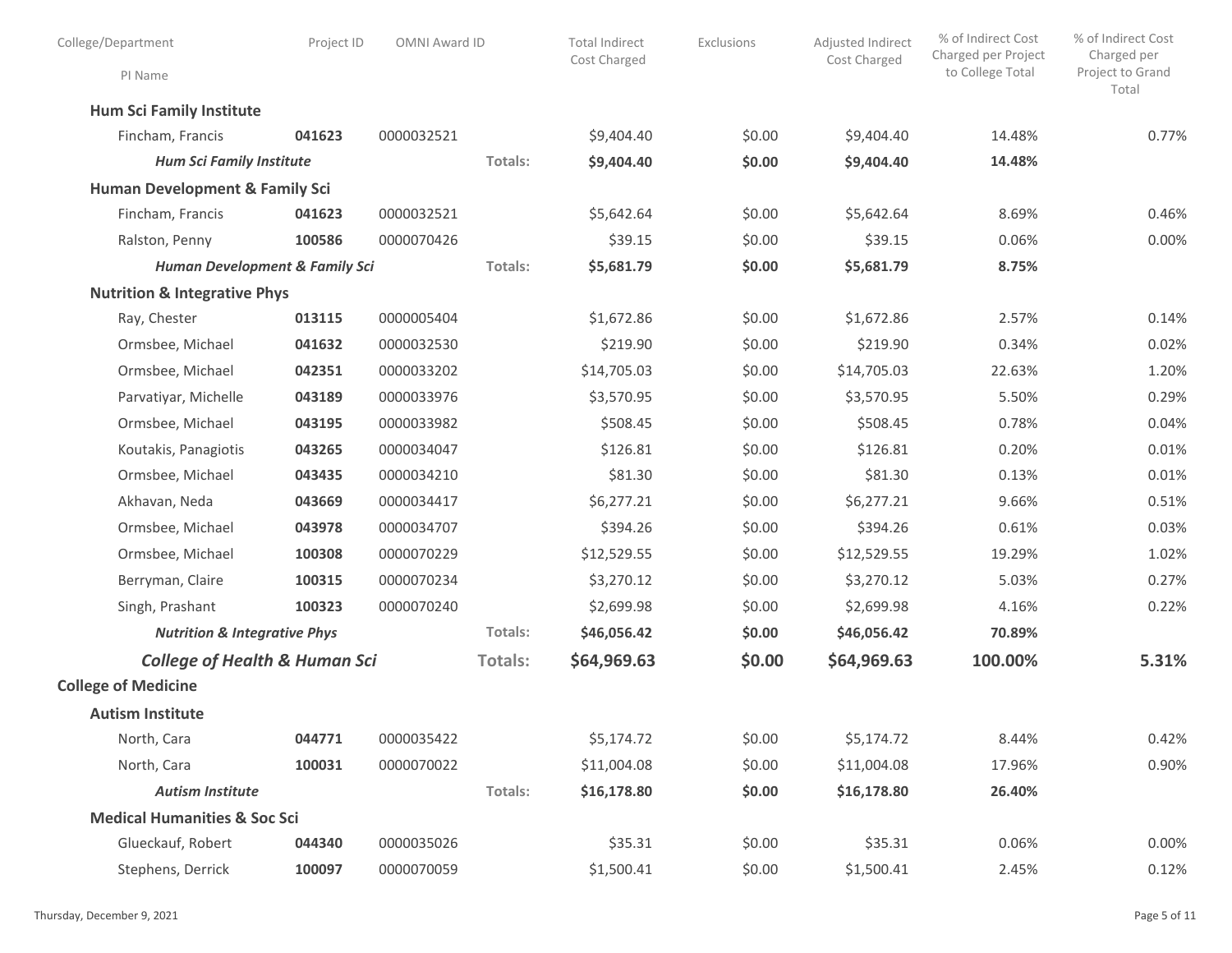| College/Department                        | Project ID | OMNI Award ID |                | <b>Total Indirect</b><br>Cost Charged | Exclusions | Adjusted Indirect<br>Cost Charged | % of Indirect Cost<br>Charged per Project<br>to College Total | % of Indirect Cost<br>Charged per<br>Project to Grand |
|-------------------------------------------|------------|---------------|----------------|---------------------------------------|------------|-----------------------------------|---------------------------------------------------------------|-------------------------------------------------------|
| PI Name                                   |            |               |                |                                       |            |                                   |                                                               | Total                                                 |
| Flynn, Heather                            | 100210     | 0000070149    |                | \$5,338.43                            | \$0.00     | \$5,338.43                        | 8.71%                                                         | 0.44%                                                 |
| <b>Medical Humanities &amp; Soc Sci</b>   |            |               | Totals:        | \$6,874.15                            | \$0.00     | \$6,874.15                        | 11.22%                                                        |                                                       |
| <b>Medicine Biomedical Sciences</b>       |            |               |                |                                       |            |                                   |                                                               |                                                       |
| Blaber, Michael                           | 036409     | 0000027623    |                | \$11,338.99                           | \$0.00     | \$11,338.99                       | 18.50%                                                        | 0.93%                                                 |
| Wang, Yuan                                | 037861     | 0000029004    |                | \$3,965.36                            | \$0.00     | \$3,965.36                        | 6.47%                                                         | 0.32%                                                 |
| Hajcak, Greg                              | 041669     | 0000032565    |                | \$13,971.64                           | \$0.00     | \$13,971.64                       | 22.80%                                                        | 1.14%                                                 |
| Meckes, David                             | 044210     | 0000034911    |                | \$4,709.84                            | \$0.00     | \$4,709.84                        | 7.69%                                                         | 0.39%                                                 |
| Chelko, Stephen                           | 100263     | 0000070196    |                | \$4,237.20                            | \$0.00     | \$4,237.20                        | 6.91%                                                         | 0.35%                                                 |
| <b>Medicine Biomedical Sciences</b>       |            |               | Totals:        | \$38,223.03                           | \$0.00     | \$38,223.03                       | 62.37%                                                        |                                                       |
| <b>Medicine Dean</b>                      |            |               |                |                                       |            |                                   |                                                               |                                                       |
| Meek, Joan                                | 045579     | 0000036200    |                | ( \$16.59)                            | \$0.00     | ( \$16.59)                        | $-0.03%$                                                      | 0.00%                                                 |
| <b>Medicine Dean</b>                      |            |               | Totals:        | ( \$16.59)                            | \$0.00     | ( \$16.59)                        | $-0.03%$                                                      |                                                       |
| <b>Medicine Tallahassee</b>               |            |               |                |                                       |            |                                   |                                                               |                                                       |
| Ralston, Penny                            | 100586     | 0000070426    |                | \$26.10                               | \$0.00     | \$26.10                           | 0.04%                                                         | 0.00%                                                 |
| <b>Medicine Tallahassee</b>               |            |               | Totals:        | \$26.10                               | \$0.00     | \$26.10                           | 0.04%                                                         |                                                       |
| <b>College of Medicine</b>                |            |               | <b>Totals:</b> | \$61,285.49                           | \$0.00     | \$61,285.49                       | 100.00%                                                       | 5.01%                                                 |
| <b>College of Nursing</b>                 |            |               |                |                                       |            |                                   |                                                               |                                                       |
| <b>Nursing</b>                            |            |               |                |                                       |            |                                   |                                                               |                                                       |
| Lowe, John                                | 042333     | 0000033184    |                | \$8,888.44                            | \$0.00     | \$8,888.44                        | 17.29%                                                        | 0.73%                                                 |
| Porterfield, Susan                        | 044562     | 0000035225    |                | \$42,516.06                           | \$0.00     | \$42,516.06                       | 82.71%                                                        | 3.48%                                                 |
| <b>Nursing</b>                            |            |               | Totals:        | \$51,404.50                           | \$0.00     | \$51,404.50                       | 100.00%                                                       |                                                       |
| <b>College of Nursing</b>                 |            |               | Totals:        | \$51,404.50                           | \$0.00     | \$51,404.50                       | 100.00%                                                       | 4.20%                                                 |
| <b>College of Soc Sci &amp; Pub Pol</b>   |            |               |                |                                       |            |                                   |                                                               |                                                       |
| <b>Demography &amp; Population Health</b> |            |               |                |                                       |            |                                   |                                                               |                                                       |
| Waggoner, Miranda                         | 043424     | 0000034201    |                | \$9,274.70                            | \$0.00     | \$9,274.70                        | 62.97%                                                        | 0.76%                                                 |
| <b>Demography &amp; Population Health</b> |            |               | Totals:        | \$9,274.70                            | \$0.00     | \$9,274.70                        | 62.97%                                                        |                                                       |
| <b>FL Center for Public Managment</b>     |            |               |                |                                       |            |                                   |                                                               |                                                       |
| Jimenez-Lopez, Linda                      | 044754     | 0000035406    |                | \$434.55                              | \$0.00     | \$434.55                          | 2.95%                                                         | 0.04%                                                 |
| Jimenez-Lopez, Linda                      | 100422     | 0000070323    |                | \$4,071.59                            | \$0.00     | \$4,071.59                        | 27.64%                                                        | 0.33%                                                 |
| <b>FL Center for Public Managment</b>     |            |               | Totals:        | \$4,506.14                            | \$0.00     | \$4,506.14                        | 30.59%                                                        |                                                       |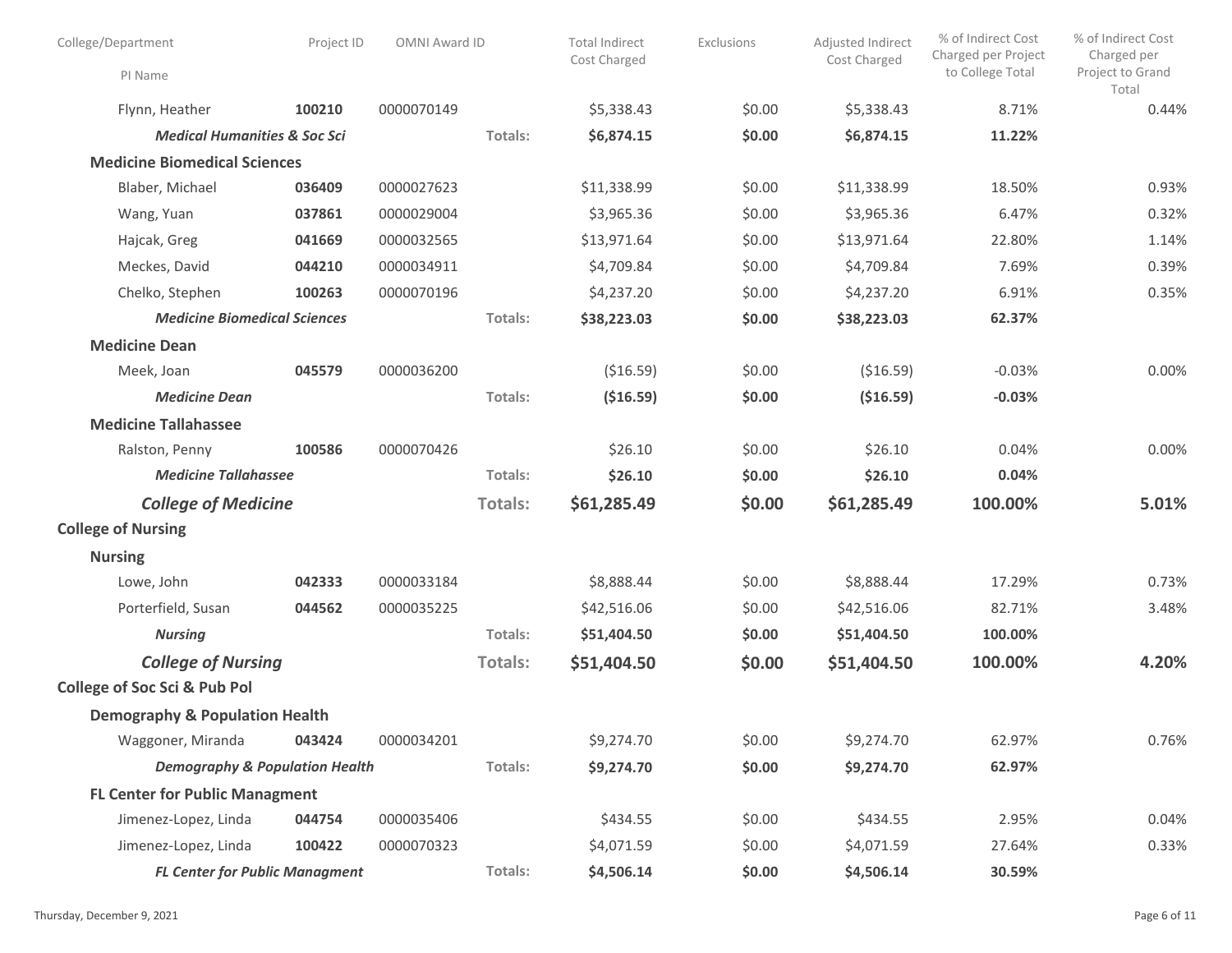| College/Department                      | Project ID | <b>OMNI Award ID</b> |         | <b>Total Indirect</b><br>Cost Charged | Exclusions | Adjusted Indirect<br>Cost Charged | % of Indirect Cost<br>Charged per Project | % of Indirect Cost<br>Charged per |
|-----------------------------------------|------------|----------------------|---------|---------------------------------------|------------|-----------------------------------|-------------------------------------------|-----------------------------------|
| PI Name                                 |            |                      |         |                                       |            |                                   | to College Total                          | Project to Grand<br>Total         |
| Sociology                               |            |                      |         |                                       |            |                                   |                                           |                                   |
| Sanyal, Paromita                        | 043984     | 0000034713           |         | \$663.03                              | \$0.00     | \$663.03                          | 4.50%                                     | 0.05%                             |
| Sociology                               |            |                      | Totals: | \$663.03                              | \$0.00     | \$663.03                          | 4.50%                                     |                                   |
| <b>Urban &amp; Regional Planning</b>    |            |                      |         |                                       |            |                                   |                                           |                                   |
| Jackson, April                          | 044209     | 0000034910           |         | \$285.02                              | \$0.00     | \$285.02                          | 1.94%                                     | 0.02%                             |
| <b>Urban &amp; Regional Planning</b>    |            |                      | Totals: | \$285.02                              | \$0.00     | \$285.02                          | 1.94%                                     |                                   |
| <b>College of Soc Sci &amp; Pub Pol</b> |            |                      | Totals: | \$14,728.89                           | \$0.00     | \$14,728.89                       | 100.00%                                   | 1.20%                             |
| <b>College of Social Work</b>           |            |                      |         |                                       |            |                                   |                                           |                                   |
| <b>Child Welfare Project Fund</b>       |            |                      |         |                                       |            |                                   |                                           |                                   |
| Magruder, Lisa                          | 100234     | 0000070171           |         | \$694.99                              | \$0.00     | \$694.99                          | 2.94%                                     | 0.06%                             |
| <b>Child Welfare Project Fund</b>       |            |                      | Totals: | \$694.99                              | \$0.00     | \$694.99                          | 2.94%                                     |                                   |
| Inst for Justice Res & Devt             |            |                      |         |                                       |            |                                   |                                           |                                   |
| Pettus, Carrie                          | 041601     | 0000032500           |         | \$6,287.64                            | \$0.00     | \$6,287.64                        | 26.56%                                    | 0.51%                             |
| Pettus, Carrie                          | 044496     | 0000035168           |         | \$16,177.92                           | \$0.00     | \$16,177.92                       | 68.34%                                    | 1.32%                             |
| <b>Inst for Justice Res &amp; Devt</b>  |            |                      | Totals: | \$22,465.56                           | \$0.00     | \$22,465.56                       | 94.91%                                    |                                   |
| <b>Social Work</b>                      |            |                      |         |                                       |            |                                   |                                           |                                   |
| Piekalkiewicz, Ellen                    | 043688     | 0000034435           |         | ( \$165.88)                           | \$0.00     | ( \$165.88)                       | $-0.70%$                                  | $-0.01%$                          |
| Petscher, Yaacov                        | 100248     | 0000070183           |         | \$607.72                              | \$0.00     | \$607.72                          | 2.57%                                     | 0.05%                             |
| <b>Social Work</b>                      |            |                      | Totals: | \$441.84                              | \$0.00     | \$441.84                          | 1.87%                                     |                                   |
| <b>Social Work Dean</b>                 |            |                      |         |                                       |            |                                   |                                           |                                   |
| Petscher, Yaacov                        | 100463     | 0000070350           |         | \$68.91                               | \$0.00     | \$68.91                           | 0.29%                                     | 0.01%                             |
| <b>Social Work Dean</b>                 |            |                      | Totals: | \$68.91                               | \$0.00     | \$68.91                           | 0.29%                                     |                                   |
| <b>College of Social Work</b>           |            |                      | Totals: | \$23,671.30                           | \$0.00     | \$23,671.30                       | 100.00%                                   | 1.94%                             |
| <b>Moran School Entrepreneurship</b>    |            |                      |         |                                       |            |                                   |                                           |                                   |
| <b>Moran School Entrepreneurship</b>    |            |                      |         |                                       |            |                                   |                                           |                                   |
| McQuerry, Meredith                      | 039443     | 0000030490           |         | \$1,126.37                            | \$0.00     | \$1,126.37                        | 16.30%                                    | 0.09%                             |
| McQuerry, Meredith                      | 040942     | 0000031883           |         | \$561.41                              | \$0.00     | \$561.41                          | 8.13%                                     | 0.05%                             |
| McQuerry, Meredith                      | 043171     | 0000033959           |         | \$2,429.45                            | \$0.00     | \$2,429.45                        | 35.17%                                    | 0.20%                             |
| McQuerry, Meredith                      | 100003     | 0000070001           |         | \$1,758.03                            | \$0.00     | \$1,758.03                        | 25.45%                                    | 0.14%                             |
| McQuerry, Meredith                      | 100564     | 0000070415           |         | \$1,033.12                            | \$0.00     | \$1,033.12                        | 14.95%                                    | 0.08%                             |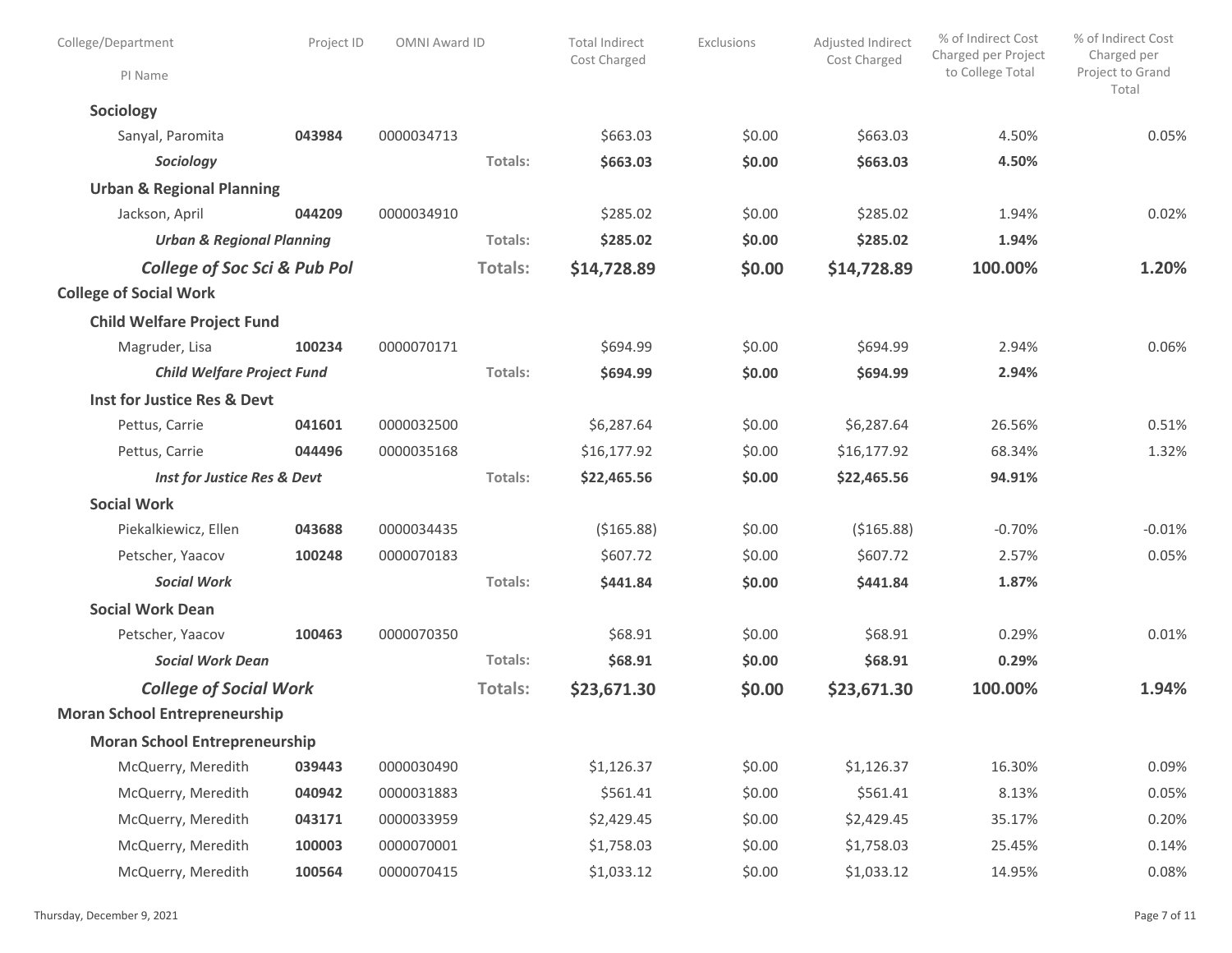| College/Department                      | Project ID | OMNI Award ID |                | <b>Total Indirect</b><br>Cost Charged | Exclusions | Adjusted Indirect<br>Cost Charged | % of Indirect Cost<br>Charged per Project | % of Indirect Cost<br>Charged per |
|-----------------------------------------|------------|---------------|----------------|---------------------------------------|------------|-----------------------------------|-------------------------------------------|-----------------------------------|
| PI Name                                 |            |               |                |                                       |            |                                   | to College Total                          | Project to Grand<br>Total         |
| <b>Moran School Entrepreneurship</b>    |            |               | Totals:        | \$6,908.38                            | \$0.00     | \$6,908.38                        | 100.00%                                   |                                   |
| <b>Moran School Entrepreneurship</b>    |            |               | <b>Totals:</b> | \$6,908.38                            | \$0.00     | \$6,908.38                        | 100.00%                                   | 0.57%                             |
| <b>VP Research</b>                      |            |               |                |                                       |            |                                   |                                           |                                   |
| <b>Aero-Prop Mecha Energy Ctr</b>       |            |               |                |                                       |            |                                   |                                           |                                   |
| Hubicki, Christian                      | 100408     | 0000070311    |                | \$5,587.35                            | \$0.00     | \$5,587.35                        | 0.79%                                     | 0.46%                             |
| Hubicki, Christian                      | 100421     | 0000070322    |                | \$7,745.06                            | \$0.00     | \$7,745.06                        | 1.09%                                     | 0.63%                             |
| <b>Aero-Prop Mecha Energy Ctr</b>       |            |               | Totals:        | \$13,332.41                           | \$0.00     | \$13,332.41                       | 1.87%                                     |                                   |
| <b>Applied Superconductivity Ctr</b>    |            |               |                |                                       |            |                                   |                                           |                                   |
| Tarantini, Chiara                       | 042418     | 0000033262    |                | \$28,442.96                           | \$0.00     | \$28,442.96                       | 4.00%                                     | 2.33%                             |
| Lee, Peter                              | 044093     | 0000034806    |                | \$2,668.34                            | \$0.00     | \$2,668.34                        | 0.38%                                     | 0.22%                             |
| <b>Applied Superconductivity Ctr</b>    |            |               | Totals:        | \$31,111.31                           | \$0.00     | \$31,111.31                       | 4.38%                                     |                                   |
| <b>Ctr for Adv Aero-Propulsion</b>      |            |               |                |                                       |            |                                   |                                           |                                   |
| Kumar, Rajan                            | 042020     | 0000032897    |                | \$13,588.20                           | \$0.00     | \$13,588.20                       | 1.91%                                     | 1.11%                             |
| Alvi, Farrukh                           | 042360     | 0000033207    |                | \$484.33                              | \$0.00     | \$484.33                          | 0.07%                                     | 0.04%                             |
| Hubicki, Christian                      | 044927     | 0000035572    |                | \$34,179.25                           | \$0.00     | \$34,179.25                       | 4.81%                                     | 2.80%                             |
| Kumar, Rajan                            | 045768     | 0000036375    |                | \$2,986.47                            | \$0.00     | \$2,986.47                        | 0.42%                                     | 0.24%                             |
| <b>Ctr for Adv Aero-Propulsion</b>      |            |               | Totals:        | \$51,238.25                           | \$0.00     | \$51,238.25                       | 7.21%                                     |                                   |
| <b>Ctr for Advanced Power Systems</b>   |            |               |                |                                       |            |                                   |                                           |                                   |
| Steurer, Michael                        | 043147     | 0000033936    |                | \$1.29                                | \$0.00     | \$1.29                            | 0.00%                                     | 0.00%                             |
| Steurer, Michael                        | 043205     | 0000033992    |                | \$51,505.80                           | \$0.00     | \$51,505.80                       | 7.24%                                     | 4.21%                             |
| Montanari, Giancarlo                    | 045711     | 0000036323    |                | \$38,142.38                           | \$0.00     | \$38,142.38                       | 5.36%                                     | 3.12%                             |
| Steurer, Michael                        | 100030     | 0000070021    |                | \$43,154.35                           | \$0.00     | \$43,154.35                       | 6.07%                                     | 3.53%                             |
| Konstantinou, Charalam                  | 100159     | 0000070107    |                | \$1,899.51                            | \$0.00     | \$1,899.51                        | 0.27%                                     | 0.16%                             |
| Langston, James                         | 100338     | 0000070253    |                | \$26,023.13                           | \$0.00     | \$26,023.13                       | 3.66%                                     | 2.13%                             |
| Steurer, Michael                        | 100539     | 0000070397    |                | \$3,241.20                            | \$0.00     | \$3,241.20                        | 0.46%                                     | 0.27%                             |
| <b>Ctr for Advanced Power Systems</b>   |            |               | Totals:        | \$163,967.66                          | \$0.00     | \$163,967.66                      | 23.06%                                    |                                   |
| <b>Ctr for Econ Forecast &amp; Anly</b> |            |               |                |                                       |            |                                   |                                           |                                   |
| Harrington, Julie                       | 043864     | 0000034599    |                | ( \$164.69)                           | \$0.00     | ( \$164.69)                       | $-0.02%$                                  | $-0.01%$                          |
| Harrington, Julie                       | 045156     | 0000035792    |                | \$1,214.04                            | \$0.00     | \$1,214.04                        | 0.17%                                     | 0.10%                             |
| Harrington, Julie                       | 100236     | 0000070173    |                | \$839.13                              | \$0.00     | \$839.13                          | 0.12%                                     | 0.07%                             |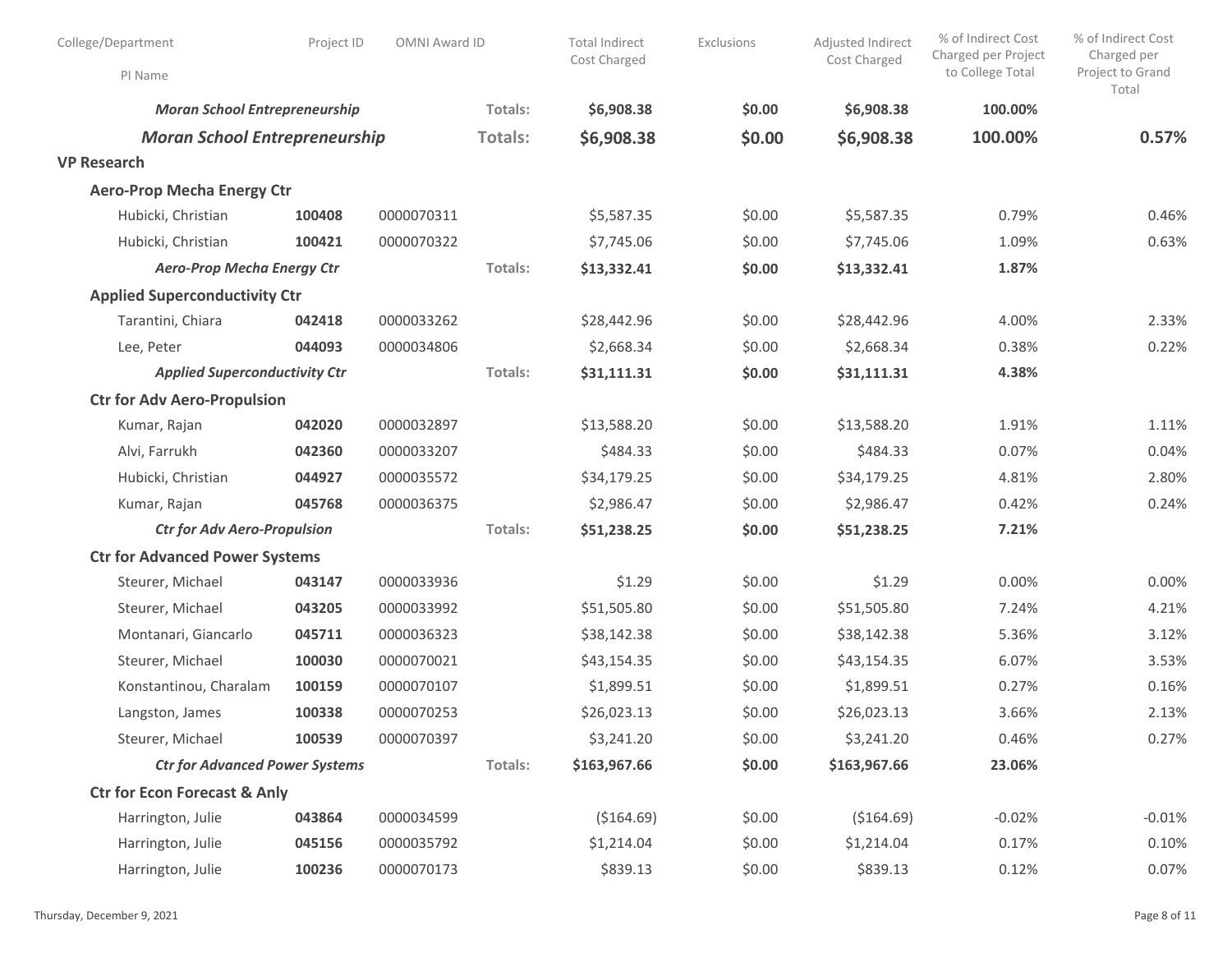| College/Department                        | Project ID | OMNI Award ID |         | <b>Total Indirect</b><br>Cost Charged | Exclusions | Adjusted Indirect<br>Cost Charged | % of Indirect Cost<br>Charged per Project | % of Indirect Cost<br>Charged per |
|-------------------------------------------|------------|---------------|---------|---------------------------------------|------------|-----------------------------------|-------------------------------------------|-----------------------------------|
| PI Name                                   |            |               |         |                                       |            |                                   | to College Total                          | Project to Grand<br>Total         |
| <b>Ctr for Econ Forecast &amp; Anly</b>   |            |               | Totals: | \$1,888.48                            | \$0.00     | \$1,888.48                        | 0.27%                                     |                                   |
| <b>Ctr for Prev &amp; Early Intervent</b> |            |               |         |                                       |            |                                   |                                           |                                   |
| Graham, Mimi                              | 013218     | 0000005507    |         | \$26,940.24                           | \$0.00     | \$26,940.24                       | 3.79%                                     | 2.20%                             |
| Graham, Mimi                              | 013219     | 0000005508    |         | \$17.38                               | \$0.00     | \$17.38                           | 0.00%                                     | 0.00%                             |
| Graham, Mimi                              | 013220     | 0000005509    |         | \$17.38                               | \$0.00     | \$17.38                           | 0.00%                                     | 0.00%                             |
| Graham, Mimi                              | 017000     | 0000009290    |         | \$4,173.95                            | \$0.00     | \$4,173.95                        | 0.59%                                     | 0.34%                             |
| Graham, Mimi                              | 043963     | 0000034692    |         | \$1,507.90                            | \$0.00     | \$1,507.90                        | 0.21%                                     | 0.12%                             |
| Graham, Mimi                              | 043977     | 0000034706    |         | \$3,133.53                            | \$0.00     | \$3,133.53                        | 0.44%                                     | 0.26%                             |
| Graham, Mimi                              | 100016     | 0000070007    |         | \$284.28                              | \$0.00     | \$284.28                          | 0.04%                                     | 0.02%                             |
| Graham, Mimi                              | 999995     | 9000000005    |         | \$15,250.04                           | \$0.00     | \$15,250.04                       | 2.14%                                     | 1.25%                             |
| Graham, Mimi                              | 999996     | 9000000004    |         | \$19,153.04                           | \$0.00     | \$19,153.04                       | 2.69%                                     | 1.57%                             |
| Graham, Mimi                              | 999997     | 9000000003    |         | \$17,623.17                           | \$0.00     | \$17,623.17                       | 2.48%                                     | 1.44%                             |
| Graham, Mimi                              | 999998     | 9000000002    |         | \$43,457.62                           | \$0.00     | \$43,457.62                       | 6.11%                                     | 3.55%                             |
| Graham, Mimi                              | 999999     | 9000000001    |         | \$4,872.53                            | \$0.00     | \$4,872.53                        | 0.69%                                     | 0.40%                             |
| <b>Ctr for Prev &amp; Early Intervent</b> |            |               | Totals: | \$136,431.06                          | \$0.00     | \$136,431.06                      | 19.19%                                    |                                   |
| <b>FL Conflict Resolution Consort</b>     |            |               |         |                                       |            |                                   |                                           |                                   |
| Jones, Robert                             | 043844     | 0000034581    |         | \$157.41                              | \$0.00     | \$157.41                          | 0.02%                                     | 0.01%                             |
| <b>FL Conflict Resolution Consort</b>     |            |               | Totals: | \$157.41                              | \$0.00     | \$157.41                          | 0.02%                                     |                                   |
| <b>FL Ctr for Interactive Media</b>       |            |               |         |                                       |            |                                   |                                           |                                   |
| Cline, Lezlie                             | 100196     | 0000070138    |         | \$10,351.70                           | \$0.00     | \$10,351.70                       | 1.46%                                     | 0.85%                             |
| Dennard, Harry Andrew                     | 999994     | 9000000006    |         | \$31,038.72                           | \$0.00     | \$31,038.72                       | 4.37%                                     | 2.54%                             |
| <b>FL Ctr for Interactive Media</b>       |            |               | Totals: | \$41,390.42                           | \$0.00     | \$41,390.42                       | 5.82%                                     |                                   |
| <b>FL Ctr for Prevention Rsch</b>         |            |               |         |                                       |            |                                   |                                           |                                   |
| Wilson, Cynthia                           | 042839     | 0000033645    |         | \$316.42                              | \$0.00     | \$316.42                          | 0.04%                                     | 0.03%                             |
| <b>FL Ctr for Prevention Rsch</b>         |            |               | Totals: | \$316.42                              | \$0.00     | \$316.42                          | 0.04%                                     |                                   |
| <b>FL Ctr for Reading Research</b>        |            |               |         |                                       |            |                                   |                                           |                                   |
| Phillips, Beth                            | 036076     | 0000027304    |         | \$2,255.44                            | \$0.00     | \$2,255.44                        | 0.32%                                     | 0.18%                             |
| Petscher, Yaacov                          | 040904     | 0000031849    |         | \$34,707.73                           | \$0.00     | \$34,707.73                       | 4.88%                                     | 2.84%                             |
| Petscher, Yaacov                          | 040904     | 0000031849    |         | \$34,707.73                           | \$0.00     | \$34,707.73                       | 4.88%                                     | 2.84%                             |
| Patton-Terry, Nicole                      | 042155     | 0000033024    |         | \$251.99                              | \$0.00     | \$251.99                          | 0.04%                                     | 0.02%                             |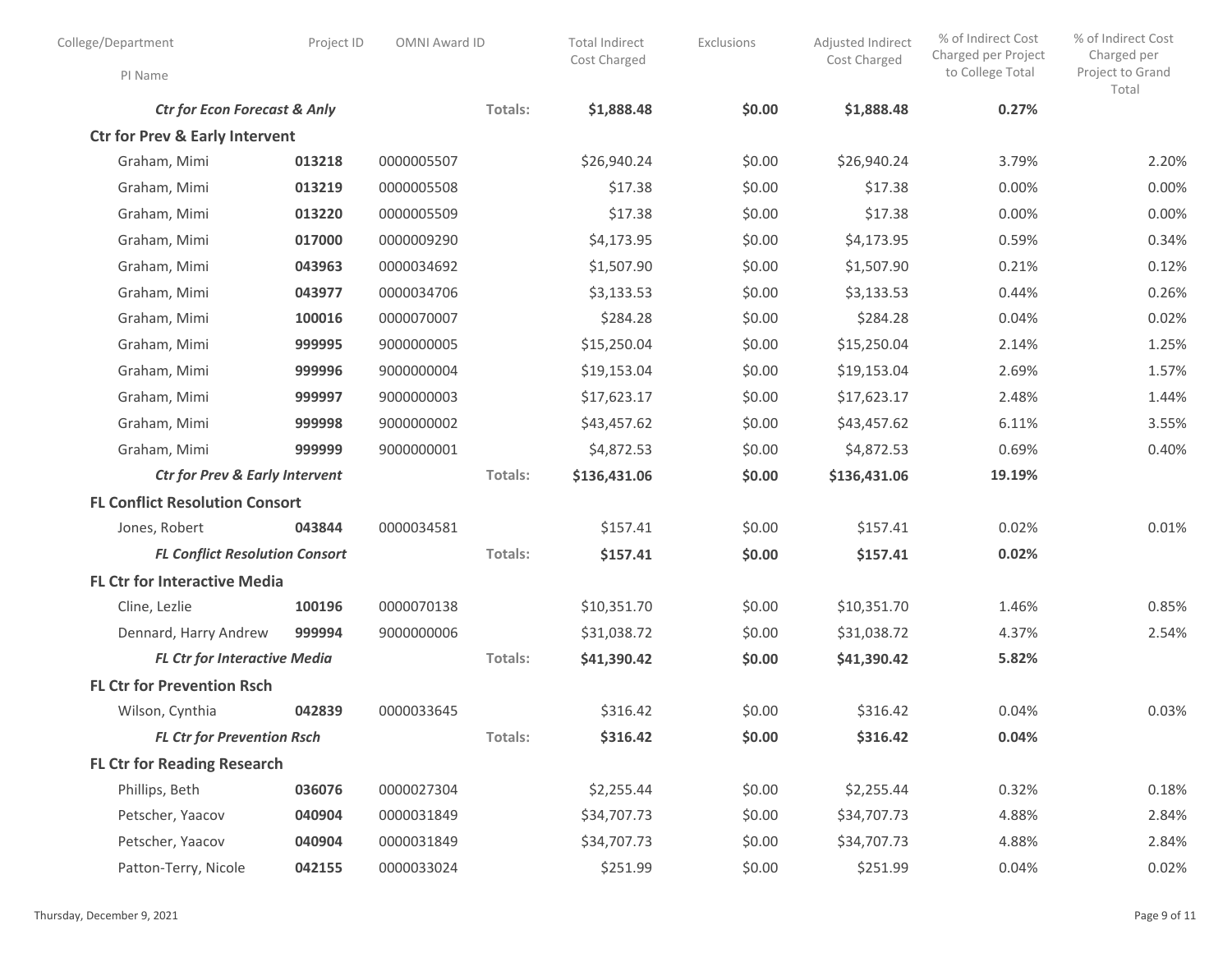| College/Department                  | Project ID | OMNI Award ID |         | <b>Total Indirect</b><br>Cost Charged | Exclusions | Adjusted Indirect<br>Cost Charged | % of Indirect Cost<br>Charged per Project | % of Indirect Cost<br>Charged per |
|-------------------------------------|------------|---------------|---------|---------------------------------------|------------|-----------------------------------|-------------------------------------------|-----------------------------------|
| PI Name                             |            |               |         |                                       |            |                                   | to College Total                          | Project to Grand<br>Total         |
| Smith, Kevin                        | 044474     | 0000035146    |         | \$3,119.05                            | \$0.00     | \$3,119.05                        | 0.44%                                     | 0.26%                             |
| Petscher, Yaacov                    | 100248     | 0000070183    |         | \$1,215.44                            | \$0.00     | \$1,215.44                        | 0.17%                                     | 0.10%                             |
| Petscher, Yaacov                    | 100463     | 0000070350    |         | \$155.04                              | \$0.00     | \$155.04                          | 0.02%                                     | 0.01%                             |
| <b>FL Ctr for Reading Research</b>  |            |               | Totals: | \$76,412.41                           | \$0.00     | \$76,412.41                       | 10.75%                                    |                                   |
| <b>FSU Coastal &amp; Marine Lab</b> |            |               |         |                                       |            |                                   |                                           |                                   |
| Grubbs, Ralph                       | 041604     | 0000032503    |         | \$1,527.36                            | \$0.00     | \$1,527.36                        | 0.21%                                     | 0.12%                             |
| Ingels, Jeroen                      | 044746     | 0000035398    |         | \$16,435.17                           | \$0.00     | \$16,435.17                       | 2.31%                                     | 1.34%                             |
| Brooke, Sandra                      | 045120     | 0000035756    |         | \$3,941.70                            | \$0.00     | \$3,941.70                        | 0.55%                                     | 0.32%                             |
| <b>FSU Coastal &amp; Marine Lab</b> |            |               | Totals: | \$21,904.23                           | \$0.00     | \$21,904.23                       | 3.08%                                     |                                   |
| <b>Learning Systems Institute</b>   |            |               |         |                                       |            |                                   |                                           |                                   |
| Marty Alicea, Ana                   | 041592     | 0000032491    |         | \$497.28                              | \$0.00     | \$497.28                          | 0.07%                                     | 0.04%                             |
| Razzouk, Rabieh                     | 045135     | 0000035771    |         | \$1.31                                | \$0.00     | \$1.31                            | 0.00%                                     | 0.00%                             |
| <b>Learning Systems Institute</b>   |            |               | Totals: | \$498.59                              | \$0.00     | \$498.59                          | 0.07%                                     |                                   |
| <b>Natl High Magnetic Field Lab</b> |            |               |         |                                       |            |                                   |                                           |                                   |
| Rodgers, Ryan                       | 030487     | 0000022099    |         | \$2,599.90                            | \$0.00     | \$2,599.90                        | 0.37%                                     | 0.21%                             |
| Rodgers, Ryan                       | 039704     | 0000030735    |         | \$3,701.31                            | \$0.00     | \$3,701.31                        | 0.52%                                     | 0.30%                             |
| Painter, Thomas                     | 040482     | 0000031467    |         | \$2,567.05                            | \$0.00     | \$2,567.05                        | 0.36%                                     | 0.21%                             |
| Rodgers, Ryan                       | 041408     | 0000032324    |         | \$848.76                              | \$0.00     | \$848.76                          | 0.12%                                     | 0.07%                             |
| Brey, William                       | 041796     | 0000032687    |         | \$16.97                               | \$0.00     | \$16.97                           | 0.00%                                     | 0.00%                             |
| Hu, Yan-Yan                         | 042976     | 0000033775    |         | \$19,584.18                           | \$0.00     | \$19,584.18                       | 2.75%                                     | 1.60%                             |
| Hu, Yan-Yan                         | 043140     | 0000033929    |         | \$86.09                               | \$0.00     | \$86.09                           | 0.01%                                     | 0.01%                             |
| Han, Ke                             | 043351     | 0000034129    |         | \$2,782.37                            | \$0.00     | \$2,782.37                        | 0.39%                                     | 0.23%                             |
| Hu, Yan-Yan                         | 044660     | 0000035314    |         | \$3,854.33                            | \$0.00     | \$3,854.33                        | 0.54%                                     | 0.32%                             |
| Rodgers, Ryan                       | 044687     | 0000035341    |         | \$40,360.56                           | \$0.00     | \$40,360.56                       | 5.68%                                     | 3.30%                             |
| Young, Seth                         | 045083     | 0000035719    |         | \$1,085.69                            | \$0.00     | \$1,085.69                        | 0.15%                                     | 0.09%                             |
| Morton, Peter                       | 100002     | 0000070000    |         | \$400.70                              | \$0.00     | \$400.70                          | 0.06%                                     | 0.03%                             |
| Painter, Thomas                     | 100334     | 0000070249    |         | \$67,268.04                           | \$0.00     | \$67,268.04                       | 9.46%                                     | 5.50%                             |
| <b>Natl High Magnetic Field Lab</b> |            |               | Totals: | \$145,155.94                          | \$0.00     | \$145,155.94                      | 20.41%                                    |                                   |
| <b>Research</b>                     |            |               |         |                                       |            |                                   |                                           |                                   |
| Zhang, Mei                          | 045046     | 0000035682    |         | \$1,797.95                            | \$0.00     | \$1,797.95                        | 0.25%                                     | 0.15%                             |